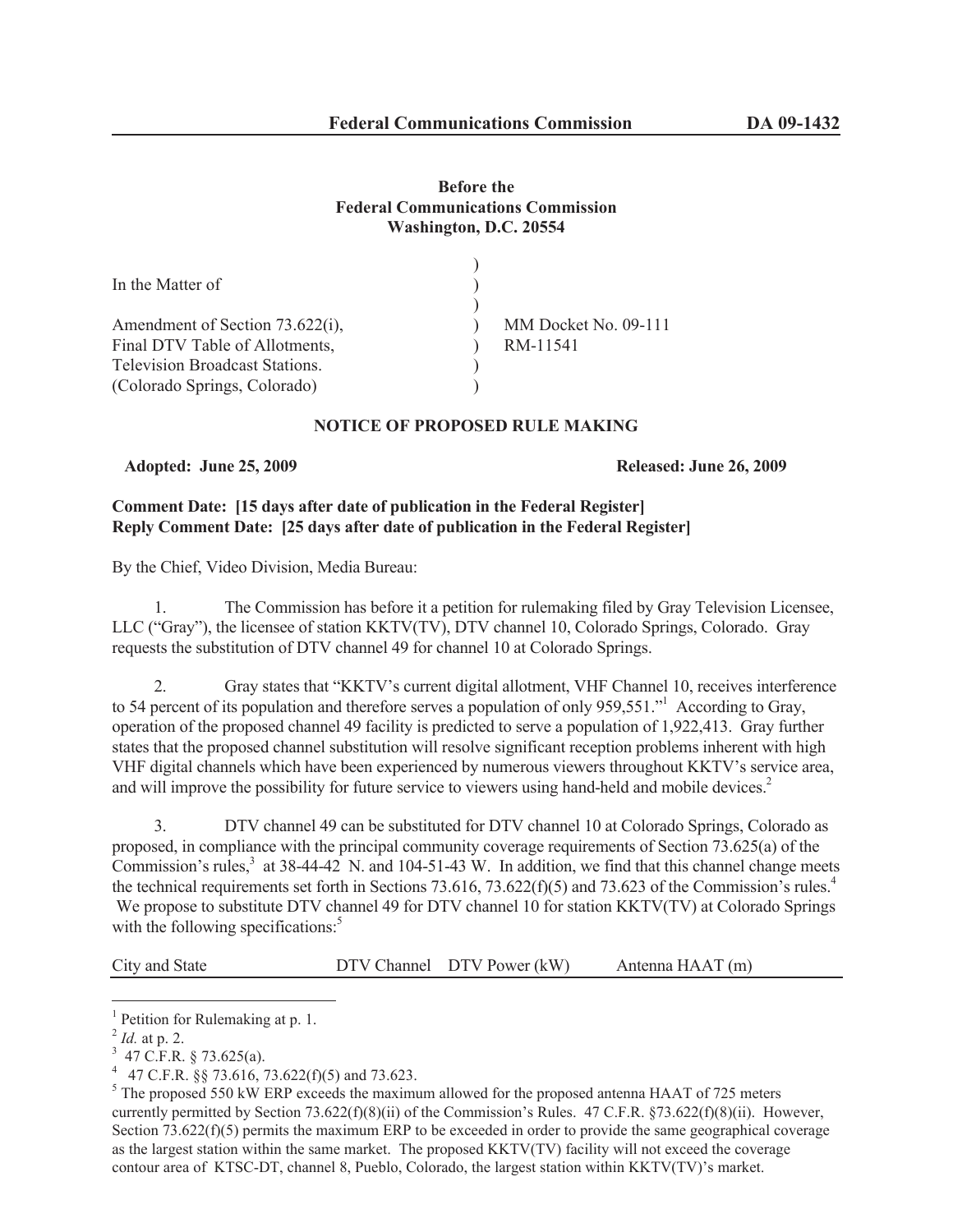| Colorado Springs, Colorado | 49 | 550 |  |
|----------------------------|----|-----|--|
|----------------------------|----|-----|--|

4. Accordingly, we seek comments on the proposed amendment of the DTV Table of Allotments, Section 73.622(i) of the Commission's rules,  $6 \text{ for the community listed below, to read as }$ follows:

#### Channel No.

| <b>City and State</b>      | Present    | Proposed   |
|----------------------------|------------|------------|
| Colorado Springs, Colorado | 10, 22, 24 | 22, 24, 49 |

5. The Commission's authority to institute rule making proceedings, showings required, cutoff procedures, and filing requirements are contained in the attached Appendix and are incorporated by reference herein. Pursuant to Section 73.623(h) of the rules, mutually-exclusive applicants will be provided a 90-day period of time, from the date of a public notice identifying mutually-exclusive proposals, to resolve their mutual-exclusivity via engineering amendment or settlement.<sup>7</sup> If we receive a maximization application on or before the date for filing initial comments in this proceeding, which proposes a facility which is mutually-exclusive with the proposal set forth herein, we will issue a public notice and the parties will have 90 days within which to resolve their mutual-exclusivity. If the parties resolve their mutualexclusivity, we will complete the rulemaking process by issuing the appropriate order. If the parties are unable to resolve their mutual-exclusivity, we will terminate this proceeding and dismiss the maximization application.

6. Pursuant to Sections 1.415 and 1.419 of the Commission's rules, interested parties may file comments on or before [15 days after publication in the Federal Register] and reply comments on or before [25 days after publication in the Federal Register], and are advised to read the Appendix for the proper procedures. Comments should be filed with the Federal Communications Commission, Office of the Secretary, 445 12th Street, S.W., Washington, D.C. 20554. Additionally, a copy of such comments should be served on the petitioner, or its counsel or consultant, as follows:

John M. Burgett, Esq. Wiley Rein LLP 1776 K Street, N.W. Washington, D.C. 20006

7. Parties must file an original and four copies of each filing. Filings can be sent by hand or messenger delivery, by commercial overnight courier, or by first-class or overnight U.S. Postal Service mail (although we continue to experience delays in receiving U.S. Postal Service mail). The Commission's contractor, Natek, Inc., will receive hand-delivered or messenger-delivered paper filings for the Commission's Secretary at 236 Massachusetts Avenue, N.E., Suite 110, Washington, D.C. 20002. The filing hours at this location are 8:00 a.m. to 7:00 p.m. All hand deliveries must be held together with rubber bands or fasteners. Any envelopes must be disposed of before entering the building. Commercial overnight

 $6$  47 C.F.R. § 73.622(i).

 $7$  47 C.F.R. §73.623(h)(3).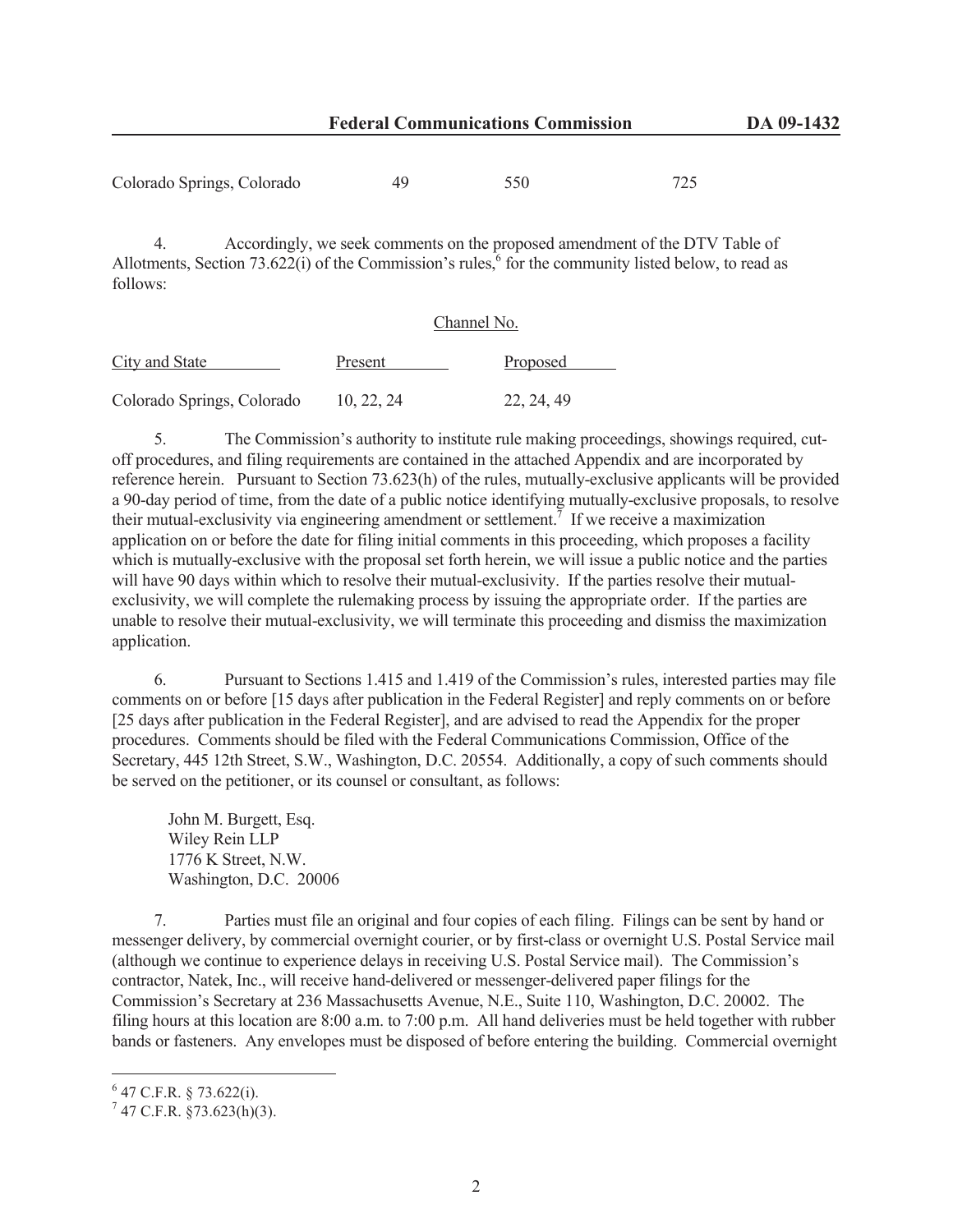mail (other than U.S. Postal Service Express Mail or Priority Mail) must be sent to 9300 East Hampton Drive, Capitol Heights, Maryland 20743. U.S. Postal Service first-class mail, Express Mail, and Priority Mail should be addressed to 445 12th Street, S.W., Washington, D.C. 20554. All filings must be addressed to Marlene H. Dortch, Secretary, Federal Communications Commission, Office of the Secretary. Any filing that is not addressed to the Office of the Secretary will be treated as filed on the day it is received in the Office of the Secretary.<sup>8</sup> Accordingly, failure to follow the specified requirements may result in the treatment of a filing as untimely.

8. The Commission has determined that the relevant provisions of the Regulatory Flexibility Act of 1980 do not apply to a rule making proceeding to amend the DTV Table of Allotments, Section 73.622(i). This document does not contain proposed information collection requirements subject to the Paperwork Reduction Act of 1995, Public Law 104-13. In addition, therefore, it does not contain any proposed information collection burden "for small business concerns with fewer than 25 employees," pursuant to the Small Business Paperwork Relief Act of 2002, Public Law 107-198, § 3506(c)(4).

9. For further information concerning the proceeding listed above, contact Joyce L. Bernstein, Media Bureau, (202) 418-1600. For purposes of this restricted notice and comment rule making proceeding, members of the public are advised that no *ex parte* presentations are permitted from the time the Commission adopts a Notice of Proposed Rule Making until the proceeding has been decided and such decision in the applicable docket is no longer subject to reconsideration by the Commission or review by any court. An *ex parte* presentation is not prohibited if specifically requested by the Commission or staff for the clarification or adduction of evidence or resolution of issues in the proceeding. However, any new written information elicited from such a request or any summary of any new information shall be served by the person making the presentation upon the other parties to the proceeding in a particular docket unless the Commission specifically waives this service requirement. Any comment which has not been served on the petitioner constitutes an *ex parte* presentation and shall not be considered in the proceeding. Any reply comment which has not been served on the person(s) who filed the comment, to which the reply is directed, constitutes an *ex parte* presentation and shall not be considered in the proceeding.

#### FEDERAL COMMUNICATIONS COMMISSION

Barbara A. Kreisman Chief, Video Division Media Bureau

<sup>8</sup> *See* 47 C.F.R. § 1.7.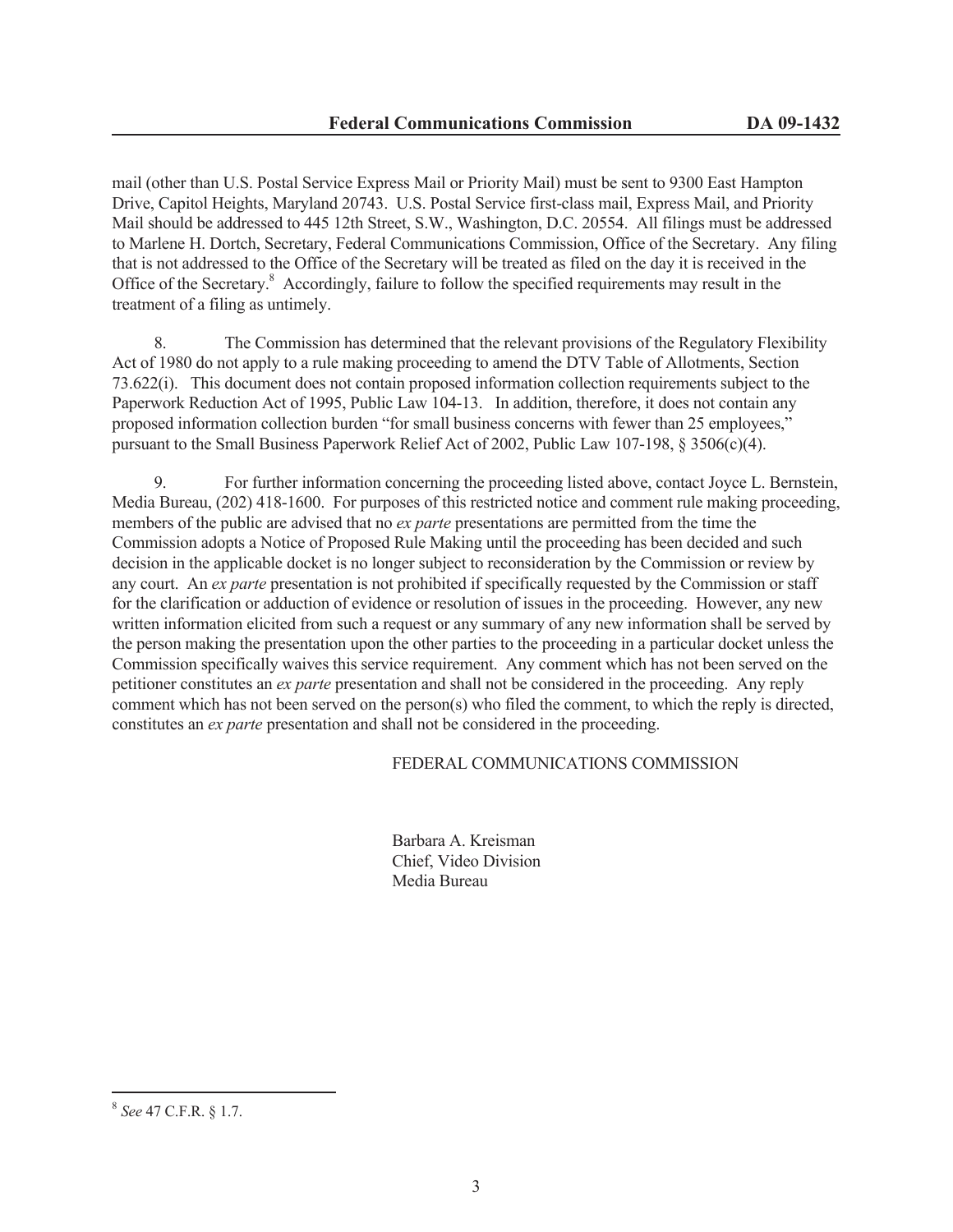# **APPENDIX**

1. Pursuant to authority found in 47 U.S.C. Sections  $4(i)$ ,  $5(c)(1)$ ,  $303(g)$  and  $(r)$ , and  $307(b)$ of the Communications Act of 1934, as amended, and 47 C.F.R. Sections 0.61, 0.204(b) and 0.283, IT IS PROPOSED TO AMEND the DTV Table of Allotments, 47 C.F.R. Section 73.622(i), as set forth in the *Notice of Proposed Rule Making* to which this *Appendix* is attached.

2. Showings Required. Comments are invited on the proposal(s) discussed in the *Notice of Proposed Rule Making* to which this *Appendix* is attached. Proponent(s) will be expected to answer whatever questions are presented in initial comments. The proponent of a proposed allotment is also expected to file comments even if it only resubmits or incorporates by reference its former pleadings. It should also restate its present intention to apply for the channel if it is allotted and, if authorized, to build a station promptly. Failure to file may lead to denial of the request.

3. Cut-off protection. The following procedures will govern the consideration of the filings in this proceeding;

(a) Counterproposals advanced in this proceeding itself will be considered, if advanced in initial comments, so that parties may comment on them in reply comments. They will not be considered if advanced in reply comments. (See Section 1.420(d) of the Commission's Rules.) Because the Commission has not yet lifted its freeze on the filing of petitions for rulemaking to establish new DTV channel allotments and for changes in community of license, $9$  we will not consider counterproposals which propose new allotments or changes in community of license.

(b) With respect to petitions for rule making which conflict with the proposal in this Notice, they will be considered as comments in the proceeding, and Public Notice to this effect will be given as long as they are filed before the date for filing initial comments herein. If they are filed later than that, they will not be considered in connection with the decision in this docket.

(c) The filing of a counterproposal may lead the Commission to allot a different channel than was requested for any of the communities involved.

4. Comments and Reply Comments; service. Pursuant to applicable procedures set out in 47 C.F.R. Sections 1.415 and 1.420, interested parties may file comments and reply comments on or before the dates set forth in the *Notice of Proposed Rule Making* to which this *Appendix* is attached. All submissions by parties to this proceeding or by persons acting on behalf of such parties must be made in written comments, reply comments, or other appropriate pleadings. The person filing the comments shall serve comments on the petitioners. Reply comments shall be served on the person(s) who filed comments to which the reply is directed. A certificate of service shall accompany such comments and reply comments (*see* 47 C.F.R. Section 1.420(a), (b) and (c)). Comments should be filed with the Secretary, Federal Communications Commission, Washington, D.C. 20554.

5. Number of Copies. In accordance with the provisions of 47 C.F.R. Section 1.420, an original and four copies of all comments, reply comments, pleadings, briefs, or other documents shall be

<sup>&</sup>lt;sup>9</sup> See Public Notice, "Freeze on the Filing of Certain TV and DTV Requests for Allotment or Service Area Changes," 19 FCC Rcd 14810 (MB 2004).